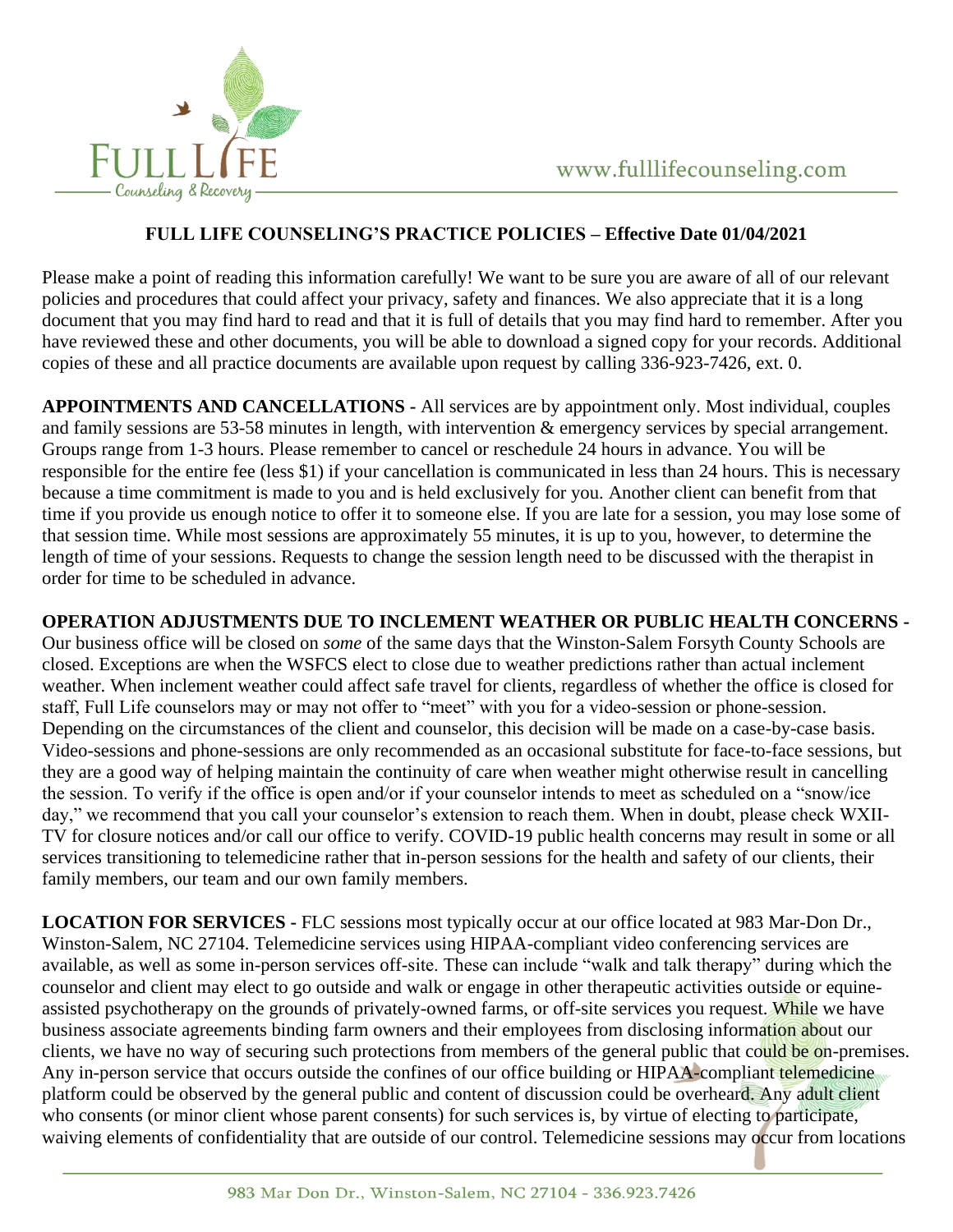chosen by client and counselor but should provide adequate privacy to maintain confidentiality and professionalism in sessions.

**FEES, PAYMENTS, INSURANCE AND DOCUMENTATION -** A signed Financial Agreement is required for all clients. Fee schedules, payment arrangements, insurance explanations, and documentation requests are all addressed on the Financial Agreement. Full Life is an OUT-OF-NETWORK provider with most insurance companies. We are only in-network with CBHA (Carolina Behavioral Health Alliance). Fee changes do occur and are posted prominently in the lobby, in counselors' offices, on our website and in periodic newsletters. Fees are subject to change, but all fee changes are announced 30 days in advance with prominent posting in the office. In the event of financial hardship, we will attempt to problem-solve and collaborate with long-term, well-established clients who seek a short-term solution to allow counseling to continue. If no such solution can be agreed upon, we will carefully and thoughtfully arrange for you to be referred to another provider whose services you can afford. We utilize HIPAA compliant electronic health records, which are web-based and include electronic storage of protected health information including client accounts and information which may be submitted to insurance companies. For additional information, please review our Financial Agreement closely. Effective 1/1/2021, we utilize STRIPE merchant account services for processing of payments using credit/debit/HSA/flex cards. When clients elect to pay for services using a credit/debit/flex card, the merchant account will report the transaction with "Full Life" to your financial institution, which will therefore appear on monthly statements and bank records.

Effective 12/28/2020, we began a transition for all active clients and all new clients to enter personal financial information into STRIPE through Simple Practice, thus ceasing the practice of receiving personal credit/debit/flex card information by our office. This important effort of arranging for clients/guarantors to directly enter credit/debit/flex card information into STRIPE provides our clients and their guarantors the maximum level of security for your credit/debit/flex card information. Until 2/1/2021, we may also continue to utilize BB&T/Truist and Theranest payment portals for merchant account services until all accounts have transitioned to STRIPE and Simple Practice.

**TELEPHONE ACCESSIBILITY -** If you need to contact us between sessions, please leave a message on our general delivery voice mail or your counselor's voicemail. Counselors are often not immediately available; however, we will attempt to return your call within 24 hours. Crisis support is available through our Crisis Line afterhours, on weekends or holidays, but only for active clients not experiencing a life-threatening emergency. If a life-threatening emergency situation arises, please call 911 or go to any local emergency room.

**COMMUNICATIONS ON YOUR BEHALF -** HIPAA and 42 CFR Part 2 inform our policies and procedures for confirming/denying requests for information or records. All clients have protections under HIPAA, and those with a substance use disorder diagnosis have additional protections under 42 CFR Part 2. All clients are asked to complete a Communications Consent to provide explicit permission for us to communicate with your counseling supports (i.e., family, partner, friend, sponsor) and your defined preferences regarding methods of communication. Disclosure of some PHI requires explicit written consent. Individualized Release of Information forms are in effect for one year unless otherwise specified.

Although Communications Consents and individualized Release of Information forms may be signed at intake, clients are permitted to amend, suspend, or revoke consents at any time.

**SOCIAL MEDIA AND TELECOMMUNICATION -** Due to the importance of your confidentiality and the importance of minimizing dual relationships, our counselors will not accept invitations to be "Friends" on social media using their personal profiles. This is in keeping with maintaining professional boundaries with clients. Although the Full Life Counseling and Parent-to-Parent pages and Twitter feeds are privacy-protected to the extent possible, individuals who choose to "like" or "follow" our pages are responsible for establishing their own privacy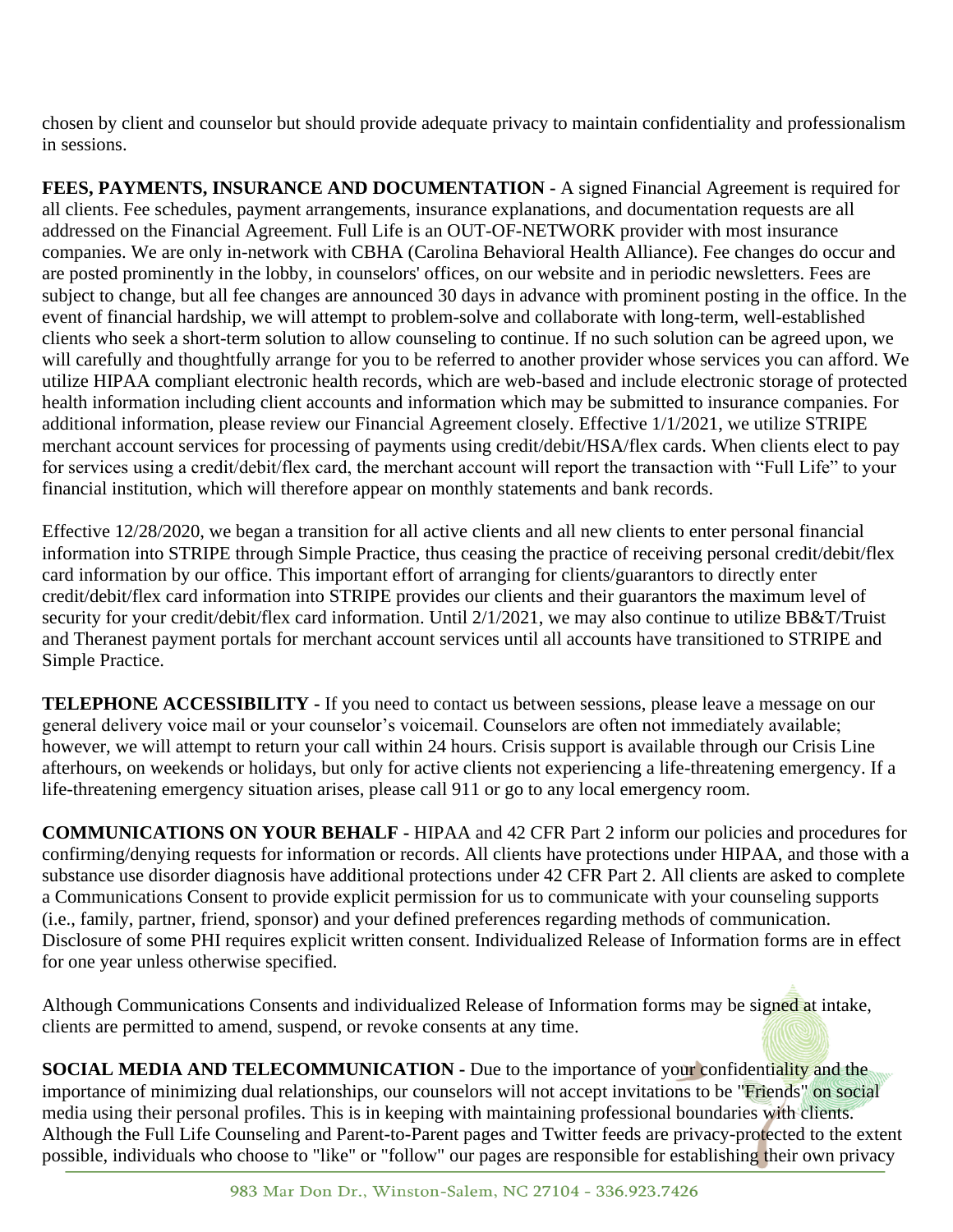settings to protect themselves from the public identifying a relationship with us. We believe that adding clients as friends or contacts on social media sites can compromise your confidentiality and our respective privacy. It may also blur the boundaries of our therapeutic relationship. If you have questions about this, please bring them up when we meet and we can talk more about it.

**ELECTRONIC COMMUNICATION -** We cannot ensure the confidentiality of any form of communication through electronic media, including traditional text messages. If you prefer to communicate via email or text messaging for issues regarding scheduling or cancellations, we will do so, but further exchanges are discouraged. While we may try to return messages in a timely manner, we cannot guarantee immediate response and request that you do not use these methods of communication to discuss therapeutic content and/or request assistance for emergencies. Services by electronic means, including but not limited to telephone communication, the Internet, facsimile machines, and e-mail is considered telemedicine by the State of North Carolina. We utilize only HIPAAcompliant telemedicine platforms such as our Business License with Zoom, Simple Practice for our electronic medical record and secure messaging via email, appointment reminders via Simple Practice, Signal for secure text messaging, and HIPAA-compliant email using our Business License with G Suite. Please remember that emails and text messages are considered part of the medical record and therefore are worthy of the same confidentiality as other parts of your medical record.

**TELEMEDICINE CONSENT -** We believe that telemedicine offers therapeutic value comparable to in-person sessions and groups and have thus utilized HIPAA-compliant telemedicine resources since 2017. Besides convenience for clients, telemedicine sessions allow accommodations for public health restrictions (i.e., best practices to minimize exposure to COVID-19), snow days, sick days and other circumstances. Those exclusively choose telemedicine sessions may be required to present proof of identity at the beginning of the counseling relationship.

When telemedicine resources are utilized, clients and counselors are both required to arrange for privacy, minimal background noise, sufficient clothing, abstinence from alcohol or other intoxicating drugs or medications, appropriate behavior, and focused attention. In the event that these conditions are not met, your counselor will bring this to your attention immediately. If appropriate adjustments are not made, your counselor may terminate the session. You will be financially responsible for the session as originally scheduled.

Under North Carolina law, telemedicine is broadly defined as the use of information technology to deliver medical services and information from one location to another. If you and your therapist chose to use information technology for some or all of your treatment, you need to understand that: (1) You retain the option to withhold or withdraw consent at any time without affecting the right to future care or treatment or risking the loss or withdrawal of any program benefits to which you would otherwise be entitled. (2) All existing confidentiality protections are equally applicable. (3) Your access to all medical information transmitted during a telemedicine consultation is guaranteed, and copies of this information are available for a reasonable fee. (4) Dissemination of any of your identifiable images or information from the telemedicine interaction to researchers or other entities shall not occur without your consent. (5) There are potential risks, consequences, and benefits of telemedicine. Potential benefits include, but are not limited to improved communication capabilities, providing convenient access to up-to-date information, consultations, support, reduced costs, improved quality, change in the conditions of practice, improved access to therapy, better continuity of care, and reduction of lost work time and travel costs.

Effective therapy is often facilitated when the therapist gathers within a session or a series of sessions, a multitude of observations, information, and experiences about the client. Therapists may make clinical assessments, diagnosis, and interventions based ~ not only on direct verbal or auditory communications, written reports, and third person consultations ~ but also from direct visual and olfactory observations, information, and experiences. When using information technology in therapy services, potential risks include, but are not limited to the therapist's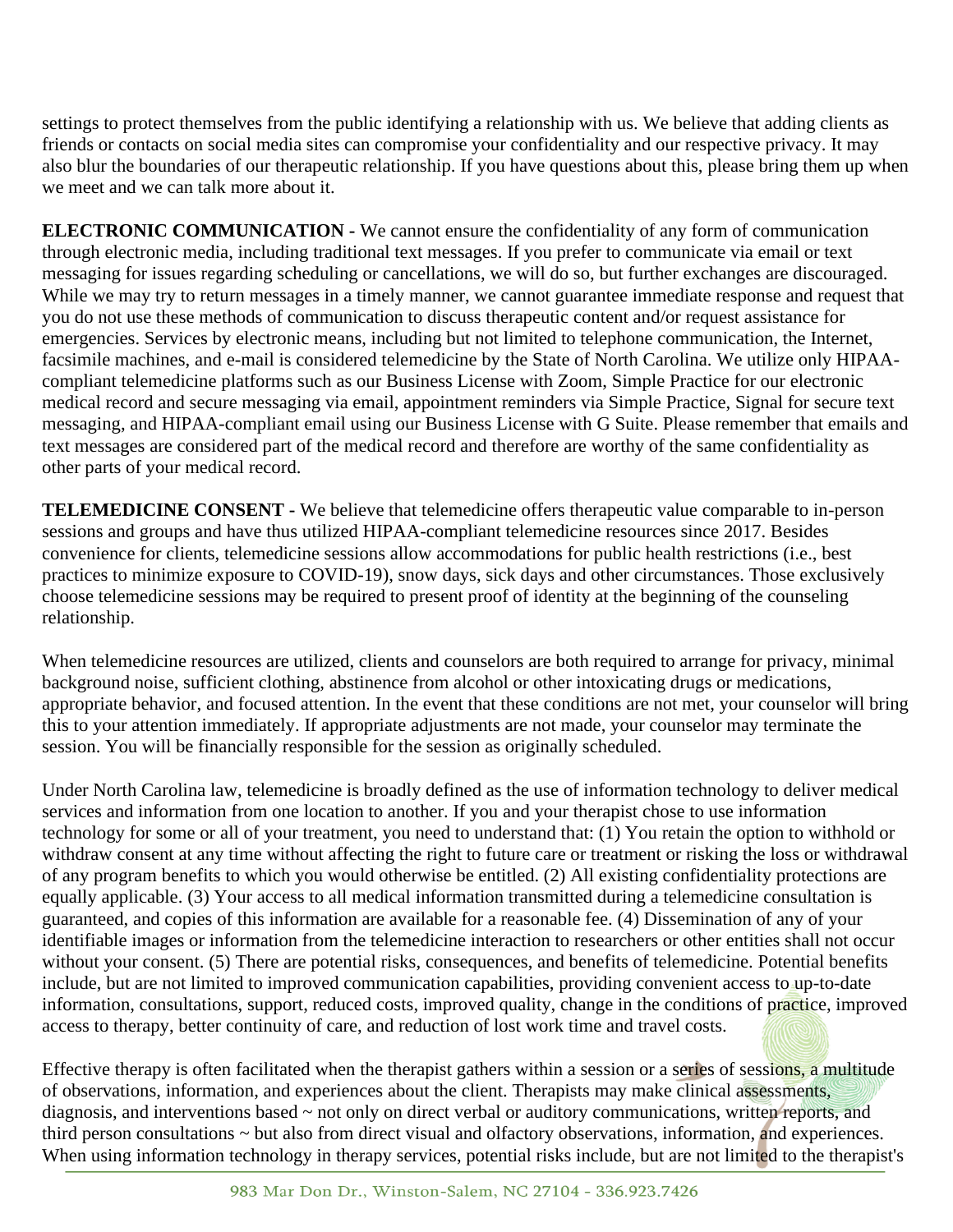inability to make visual and olfactory observations of clinically or therapeutically potentially relevant issues such as: your physical condition including deformities, apparent height and weight, body type, attractiveness relative to social and cultural norms or standards, gait and motor coordination, posture, work speed, any noteworthy mannerism or gestures, physical or medical conditions including bruises or injuries, basic grooming and hygiene including appropriateness of dress, eye contact (including any changes in the previously listed issues), sex, chronological and apparent age, ethnicity, facial and body language, and congruence of language and facial or bodily expression. Potential consequences thus include the therapist not being aware of what he or she would consider important information, that you may not recognize as significant to present verbally the therapist.

**MINORS -** If you are a minor, your parents may be legally entitled to some information about your therapy. Exceptions may apply for minors seeking services for substance-related issues. 42 CFR Part 2 provides additional rights to those seeking services for substance use disorders, therefore express written consent will be required to release information to anyone, including parents of minors. We will discuss with you and your parents what information is appropriate for them to receive and which issues are more appropriately kept confidential.

## **SAFETY FOR OUR CLIENTS, VISITORS, EMPLOYEES AND VISITORS**

*Thankfully, Full Life is a tranquil, safe and comfortable place "to figure some things out." It's true, though, that life is not always tranquil and comfortable, but we are committed to doing everything we can to maintain a safe environment. Our licensure by the State of NC requires that we adopt and communicate certain policies and procedures to follow in the event of extraordinary circumstances, some of which are stated below. Thankfully, except for our need to respond to emergencies and crises, we have rarely needed to respond to any of the others, so we hope you are not alarmed by the following protocols.*

**EMERGENCIES & CRISES -** If you or a family member is experiencing a life-threatening emergency, you should go directly to your nearest emergency department or call 911.

Even if you request support from your counselor or our on-call clinician, arranging for emergency assistance should still be the first step in addressing the emergency. If you or a family member experiences a non-life threatening crisis and needs support from a counselor in the evenings or on a weekend/holiday, please call our Crisis Line at 336-923-7426, extension 702. A response from the counselor-on-call should follow within 1-2 hours.

If you or a family member is experiencing a non-life-threatening crisis and needs support from a counselor during regular business hours, please do NOT call the Crisis Line. Please call our main number at 336-923-7426, ext 0 or ext 709. This will ensure that a counselor gets your message much more promptly.

If the crisis is escalating and you are not sure if it constitutes an emergency, an alternative for support is available through Cardinal Innovations. Cardinal can arrange for a Mobile Crisis Assessment which, if appropriate, would arrange for a mental health professional to come to the home to assess the situation. That number is 888-235-4673.

**TRANSPORTATION OF CLIENTS –** During some services, staff members may offer transportation services to assist individuals and families with accessing help. All adults receiving transportation services do so voluntarily and assume responsibility for their own safety, thus waiving Full Life Counseling, PLLC and its employees from any responsibility for injury, loss, or damage to personal property while being transported as part of delivery of requested services. Parents of minors who are recipients of transportation services will be asked to complete notarized documents recognizing one or more Full Life Counseling staff members as temporary legal guardians to allow for emergency care, if needed, in the parent's absence. Parents will be contacted immediately in the event of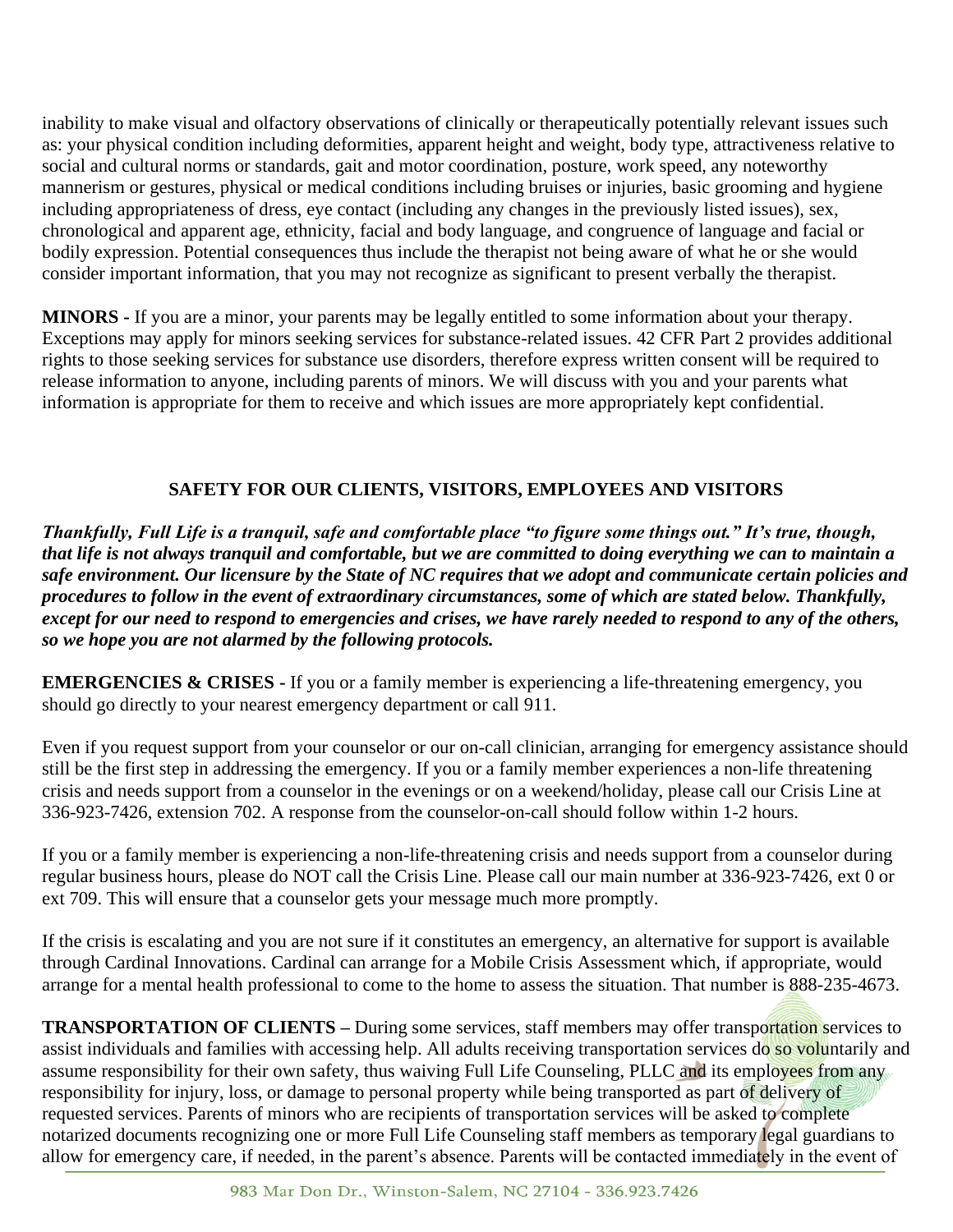any emergency. Parents and legal guardians of minor children served by us in this capacity waive Full Life Counseling and its employees from any responsibility for injury, loss, or damage to personal property while being transported as part of delivery of requested services.

**RESPONSES TO AGGRESSIVE BEHAVIOR -** In the event that any client, family member or visitor demonstrates aggressive behavior on Full Life premises, staff will actively encourage the individual to take a walk, get some fresh air or leave the premises if necessary to avoid acting on impulses to be destructive to persons or property. Law enforcement could be called if necessary to protect the safety of the individual or others. Full Life staff are prohibited from using any form of restrictive intervention or restraint. There are no seclusion areas, no restraint devices or equipment, and staff are trained to utilize only verbal de-escalation skills if a client, family member or visitor becomes aggressive. The only circumstance in which any Full Life staff member should ever touch a client is when all of the following conditions are met: with permission, for the express purpose of offering support and encouragement, and in an expressly non-sexual manner. No use of physical restraint is ever used unless there is literally the perception of a life-threatening emergency. Similarly, no Full Life client, family member, visitor or staff should be subject to abusive, violent or aggressively disrespectful treatment from a client. If such behavior is demonstrated by a client, law enforcement may be called and/or expulsion from services may be necessary. If so, you are entitled to appeal that decision and/or file a grievance as noted below.

WEAPONS, SUBSTANCES, & AGGRESSIVE ANIMALS - It is important for us to maintain a safe environment both for clients, team members, family members and guests of our programs. Therefore, we respectfully ask everyone to refrain from bringing any weapon, drug paraphernalia, controlled substance, or aggressive animal onto the premises. Although we hope to never need to do so, we reserve the right to ask anyone on the premises to empty their pockets and/or allow themselves to be searched if we have reason to believe that you are in possession of a weapon, paraphernalia, or controlled substance. Prohibited items, if found, will be confiscated. Alcohol be poured out, needles disposed of in our SHARPS container, pills disposed of with the assistance of a local pharmacy, and illegal drugs and paraphernalia disposed of with the assistance of local law enforcement. Pocket knives will not be confiscated, and any weapon that is not used to threaten or otherwise disrupt the milieu could be confiscated and returned to the owner upon leaving the premises. Clients will be given the option to take any weapon to their vehicle for safe storage but will be expected to honor the "no weapons" posted sign in the future.

**MEDICATIONS -** It is not uncommon for Full Life clients to have medication needs to treat co-occurring psychiatric or physical conditions. We encourage collaboration between your counselor and your prescribing physician(s), particularly if recovery could be at risk due to the need to effectively manage symptoms, prevent relapse or avoid accidental intoxication or dependency to a controlled medication. Medications should not be taken on the Full Life premises. Please take your medications on the prescribed schedule before you come to sessions or groups at Full Life. If you have a headache or other unexpected need for medications, you may want to keep those medications in your personal vehicle.

**SMOKING -** While possession of lighters, combustible tobacco, vapes and e-cigarettes on our premises is permitted, use of them inside any Full Life property is expressly prohibited. Those who wish to smoke outside must utilize the designated smoking area away from the front door entryway.

**COMPLAINTS -** All licensed and certified professionals in NC must honor ethical principles and standards of practice as recommended by our credentialing bodies. These principles and standards require that we provide you information about how to complain or seek advocacy if you are displeased with our services.